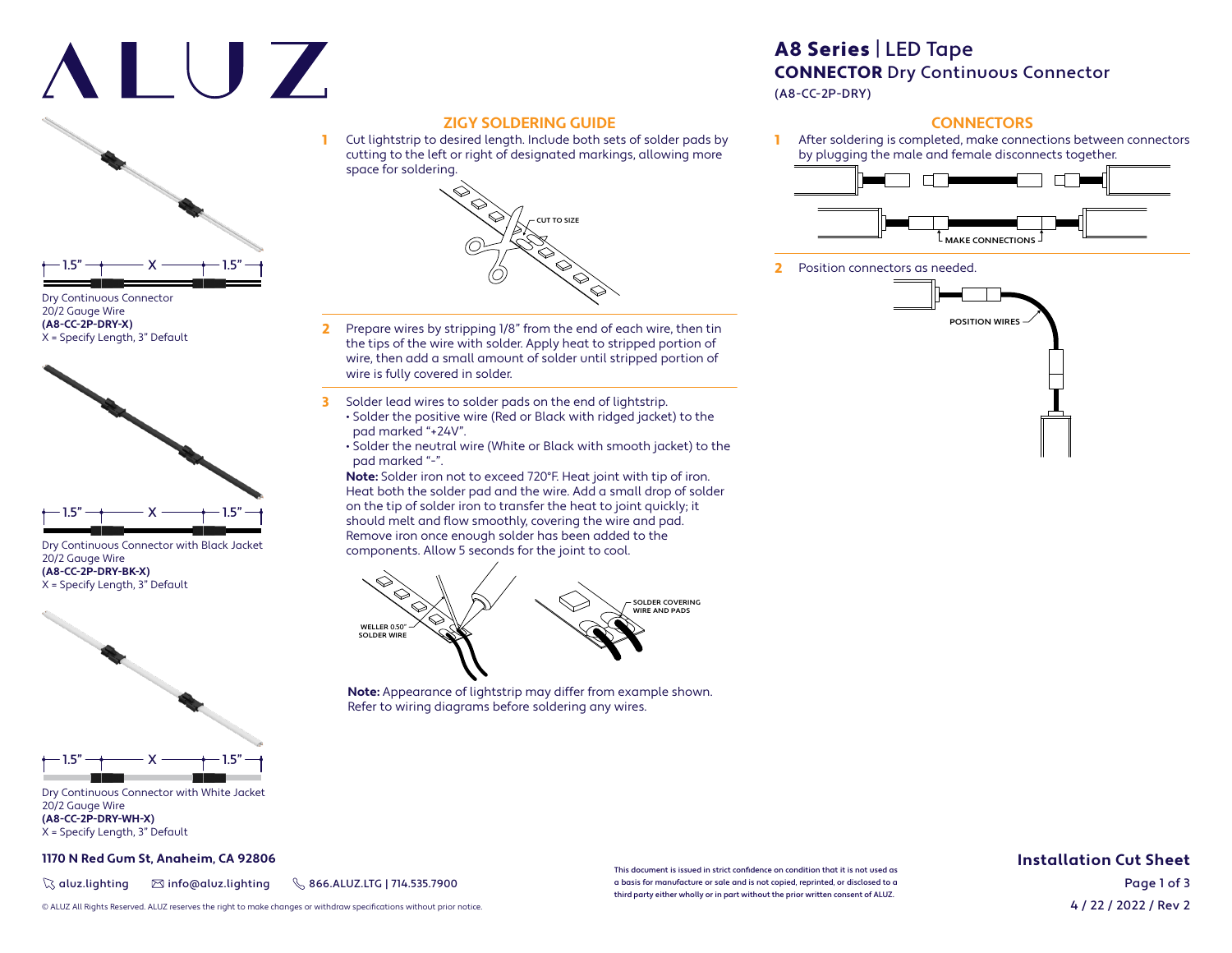# ALUZ



Dry Continuous Connector 20/2 Gauge Wire **(A8-CC-2P-DRY-X)** X = Specify Length, 3" Default



Dry Continuous Connector with Black Jacket 20/2 Gauge Wire **(A8-CC-2P-DRY-BK-X)** X = Specify Length, 3" Default



Dry Continuous Connector with White Jacket 20/2 Gauge Wire **(A8-CC-2P-DRY-WH-X)** X = Specify Length, 3" Default

**1170 N Red Gum St, Anaheim, CA 92806**

 $\%$  aluz.lighting  $\%$  info@aluz.lighting  $\%$  866.ALUZ.LTG | 714.535.7900

#### **ZOKI SOLDERING GUIDE** 1 Cut lightstrip to desired length. Include both sets of solder pads by

cutting to the left or right of designated markings, allowing more space for soldering.



- 2 Prepare wires by stripping 1/8" from the end of each wire, then tin the tips of the wire with solder. Apply heat to stripped portion of wire, then add a small amount of solder until stripped portion of wire is fully covered in solder.
- 3 Solder lead wires to solder pads on the end of lightstrip. • Solder the positive wire (Red or Black with ridged jacket) to the pad marked "+24V".
	- Solder the neutral wire (White or Black with smooth jacket) to the pad marked "-".

**Note:** Solder iron not to exceed 720°F. Heat joint with tip of iron. Heat both the solder pad and the wire. Add a small drop of solder on the tip of solder iron to transfer the heat to joint quickly; it should melt and flow smoothly, covering the wire and pad. Remove iron once enough solder has been added to the components. Allow 5 seconds for the joint to cool.



**Note:** Appearance of lightstrip may differ from example shown. Refer to wiring diagrams before soldering any wires.

### A8 Series | LED Tape CONNECTOR Dry Continuous Connector

(A8-CC-2P-DRY)

#### **CONNECTORS**

1 After soldering is completed, make connections between connectors by plugging the male and female disconnects together.



2 Position connectors as needed.



#### **Installation Cut Sheet**

4 / 22 / 2022 / Rev 2 Page 2 of 3

© ALUZ All Rights Reserved. ALUZ reserves the right to make changes or withdraw specifi cations without prior notice.

This document is issued in strict confidence on condition that it is not used as a basis for manufacture or sale and is not copied, reprinted, or disclosed to a third party either wholly or in part without the prior written consent of ALUZ.